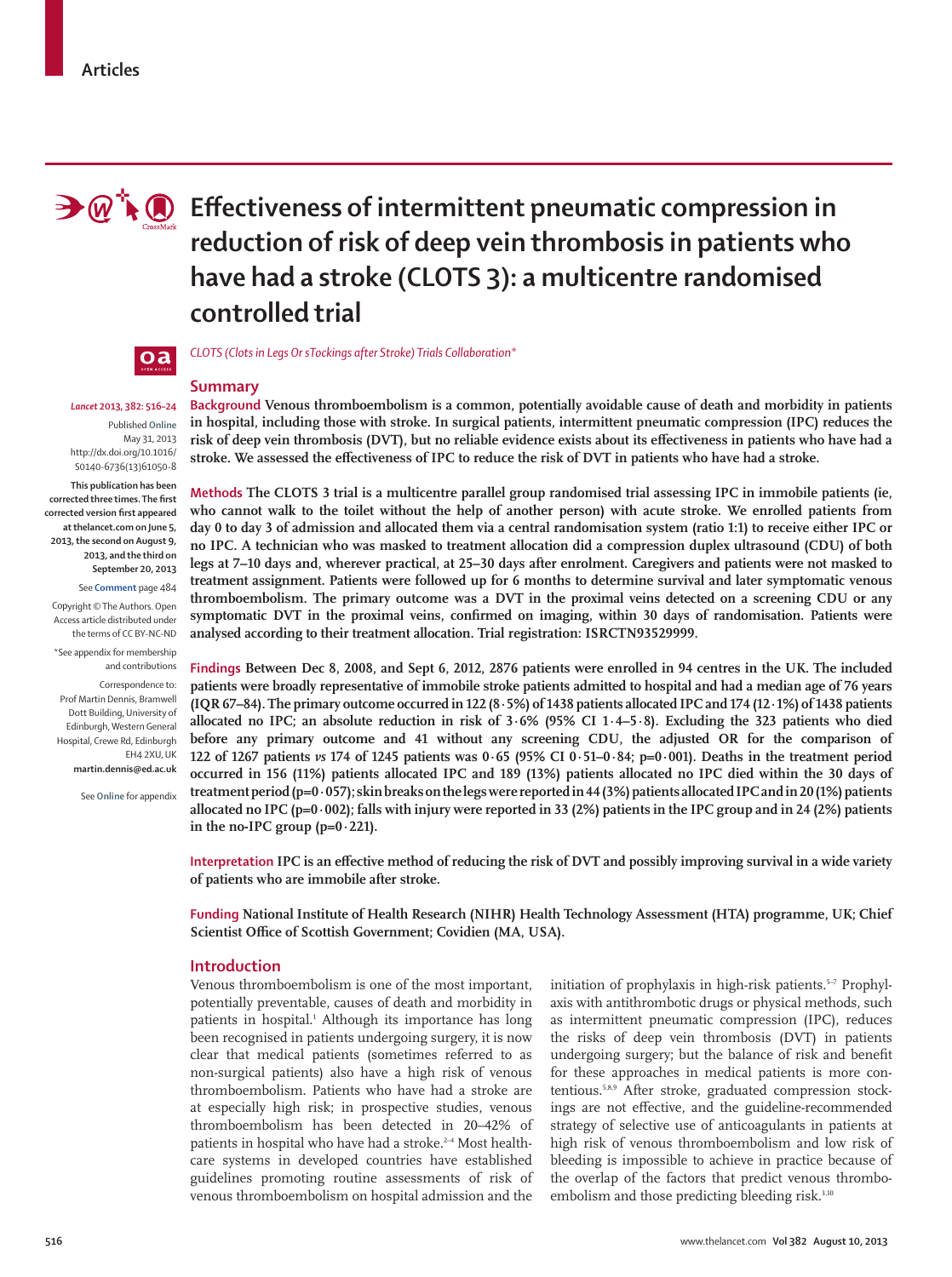IPC includes inflatable sleeves that are wrapped around the legs and secured by Velcro (figure 1). The sleeves can be applied to the calf alone, or the calf and thigh. They are inflated, one side at a time, to compress the legs at intervals. Some types inflate sequentially, first distally, then proximally to increase venous flow. The frequency of inflation can be fixed, or in more sophisticated systems can be varied depending on the rate of venous refill. IPC is thought to reduce the risk of venous thrombosis by reducing stasis and stimulating release of intrinsic fibrinolytic factors.<sup>11</sup>

IPC has mainly been assessed in patients during, and immediately after, surgical operations. A systematic review<sup>12</sup> identified 22 randomised trials of IPC, which included a total of 2779 patients. Use of IPC was associated with a 64% reduction in the odds of DVT (proximal or calf;  $p<0.0001$ ).<sup>12</sup> This review<sup>12</sup> concluded that a priority for future research was trials of "prevention of venous thromboembolism with mechanical methods among high-risk medical patients (such as those with stroke)". A Cochrane review<sup>13</sup> of trials of IPC after stroke identified only two trials including 177 patients in total,<sup>13</sup> showing IPC was associated with a non-significant reduction in risk of DVTs (OR 0∙45, 95% CI 0∙19–1∙10).

The CLOTS 3 trial therefore aimed to establish whether the routine application of IPC to the legs of immobile patients who had had a stroke reduced their risk of DVT.

# **Methods**

# **Study design and participants**

CLOTS 3 trial is a multicentre, parallel group trial that took place in 105 hospitals in the UK. The protocol and statistical analysis plan have been published previously.<sup>14,15</sup> The full protocol can be viewed online.

To be included in the trial, patients had to be admitted to hospital within 3 days of acute stroke and be immobile (ie, could not mobilise to the toilet without the help of another person). Exclusion criteria included age lower than 16 years, subarachnoid haemorrhage, or contraindications to IPC such as dermatitis, leg ulcers, severe oedema, severe peripheral vascular disease, and congestive cardiac failure.

Patients or a proxy provided written informed consent. The protocol was approved by the Scotland A Multicentre Research Ethics Committee (08/MREC00/73) & the Newcastle & North Tyneside 1 Research Ethics Committee for England (08/H0906/137).

### **Randomisation and masking**

On the day of admission (day 0) or up to day 3, patients were randomly assigned (ratio 1:1) to either receive IPC or not receive it. The clinician entered the patient's baseline data via a web-based or a 24-h telephone randomisation service. After checking the data for completeness and consistency, the system generated a treatment allocation. We used a minimisation algorithm to achieve optimum balance for the following factors: delay since stroke onset (day 0 or 1 *vs* day ≥2 days); stroke severity calculated with a validated prognostic model;<sup>16</sup> leg weakness (able or not to lift both legs off the bed); receiving heparin or warfarin at enrolment or had received thrombolysis since the stroke. Simple minimisation can theoretically lead to alternation of treatment allocation, which in this open treatment trial, might lead to fore-knowledge of the next treatment to be assigned. So, to ensure allocation concealment, our system also incorporated a degree of random allocation ie, it allocated patients to the treatment group that minimised the difference between the groups with a probability of 0∙8 rather than 1∙0.17

All patients and investigators were aware of treatment allocation, the radiologist or technician doing the CDU were masked to treatment group.

## **Procedures**

For patients allocated to the IPC group, we applied the Kendall SCD™ express sequential compression system (Covidien, MA, USA; figure 1), according to the manufacturer's instructions, to both legs. We used thigh-length sleeves. This system delivers sequential circumferential compression and incorporates venous refill technology so that the frequency of compression is tailored to the individual patient. We aimed to apply IPC continuously, both day and night, (except during washing, physiotherapy, or screening compression duplex ultrasound [CDUs]) for a minimum of 30 days from randomisation, or until a second screening CDU had been done (if after 30 days). IPC was discontinued early if the patient: became independently mobile, was discharged from the participating hospital, declined to continue IPC, had adverse effects of the IPC that warranted removal. To enhance adherence, the manufacturer introduced a modified IPC sleeve, the Kendall SCD™ sequential compression "Comfort" sleeves. We switched to this new sleeve for the 1197 (42%) patients

For the **study protocol** see http://www.clotstrial.com



*Figure 1:* The Kendall SCD™ express sequential compression system (Covidien, MA, USA) with Comfort **sleeves applied to a patient's legs**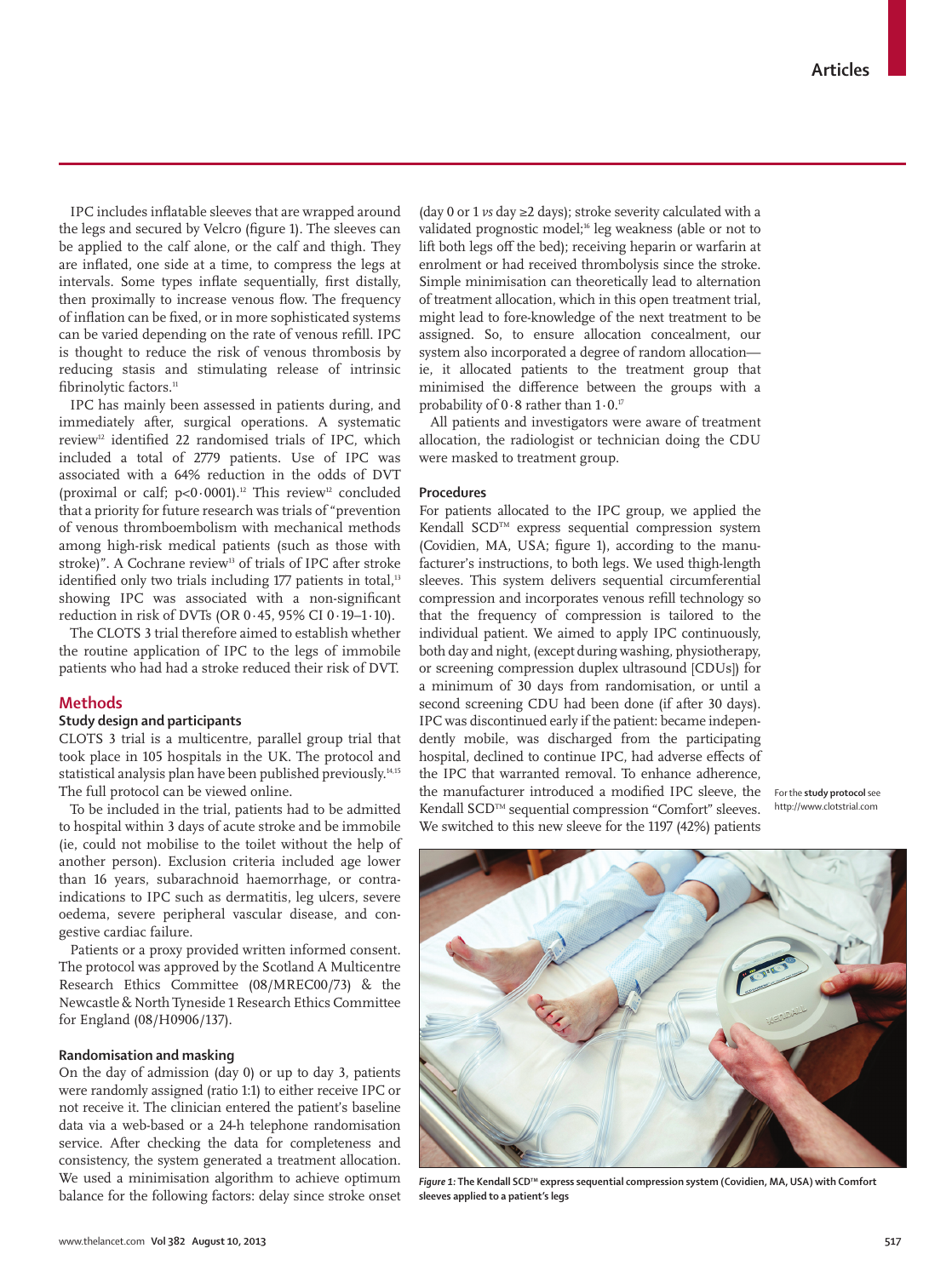

#### **Figure 2:** Trial profile

CDU=compression duplex ultrasound. IPC=intermittent pneumatic compression. \*Four patients allocated avoid IPC received some IPC: three were transferred to an intensive therapy unit or high dependency unit where IPC was standard of care; the other patient received IPC because of miscommunication of the treatment allocation, which resulted in 3 days' treatment with IPC.

> recruited after Oct 17, 2011. Nursing staff recorded the application of IPC on the medication chart every day to aid adherence monitoring. We defined perfect adherence (ie, 100% adherence) as wearing IPC from randomisation until the patient regained mobility, was discharged from a participating hospital, died, or until 30 days or until a delayed second screening CDU. We asked that clinicians should not take the patient's treatment allocation into account when deciding whether or not to use antithrombotic drugs after enrolment, to ensure that, as far as possible, both treatment groups received the same background thromboprophylactic care.

> For the follow-up, we aimed to do a CDU between days 7 and 10 and, wherever practical, between days 25 and 30 after randomisation, even if the patient had been discharged from hospital. The plan not to do the second CDU was captured securely before randomisation, which might be the case if the patient was likely to be discharged home to another region or transferred to a rehabilitation facility that did not have facilities to do a CDU, and was remote from the randomising centre. We

allowed researchers to plan not to do a second CDU to minimise bias that might arise because of unplanned failures to complete a second CDU. We stipulated that; the IPC should be removed before the CDU, to mask the radiologist or technician to the treatment group; the technician should be performing CDU regularly as part of a clinical service and the CDU should cover at least the popliteal and femoral veins in both legs (ie, visualisation of calf veins was not mandatory). The technician completed a report form including: whether there was a DVT affecting femoral, popliteal or calf veins in each leg; whether the calf veins were fully visualised; whether the patient arrived wearing IPC. We obtained a hard copy of any scans reporting a primary outcome for central verification by a radiologist (JR). In the absence of a hard copy we obtained the local clinical radiology report of the CDU.

After discharge, or death in hospital, based on a review of the medication charts and medical records, the local coordinator completed a discharge form that included the early secondary outcomes. We sent a postal questionnaire to every patient's general practitioner about 24 weeks after enrolment to establish the patient's vital status, and the occurrence of DVTs or pulmonary emboli since hospital discharge. We followed up surviving patients at 6 months after enrolment by postal questionnaire; in nonresponders, the chief investigator (MD) did a telephone interview masked to treatment allocation.

# **Statistical analysis**

The primary outcome was a symptomatic or asymptomatic DVT in the popliteal or femoral (proximal) veins detected on a screening CDU or any symptomatic DVT in the popliteal or femoral veins, confirmed on imaging, within 30 days of randomisation.

The secondary outcomes within 30 days were: death, any DVT (including symptomatic or asymptomatic calf, popliteal or femoral), symptomatic DVT, pulmonary embolism confirmed on imaging or autopsy, complications of IPC (eg, skin breaks, falls with injury, fractures) and adherence. For every patient, we expressed adherence as a percentage, which we calculated from the number of days the IPC was worn (ie, end date minus start date) divided by the number of days it should have been worn according to our protocol. We did not collect the number of hours per day the IPC was worn.

The secondary outcomes at 6 months were: death from any cause and any confirmed symptomatic or asymptomatic DVT or pulmonary embolism occurring since randomisation. Other secondary outcomes measured at 6 months included: place of residence; functional status and health related quality of life and symptoms of possible post phlebitic leg syndrome (eg, leg swelling or ulcers). These data will be reported elsewhere as part of a health economic analysis.

We originally planned to enrol at least 2000 patients, although we prespecified that the trial steering committee would review this in the light of the overall rate of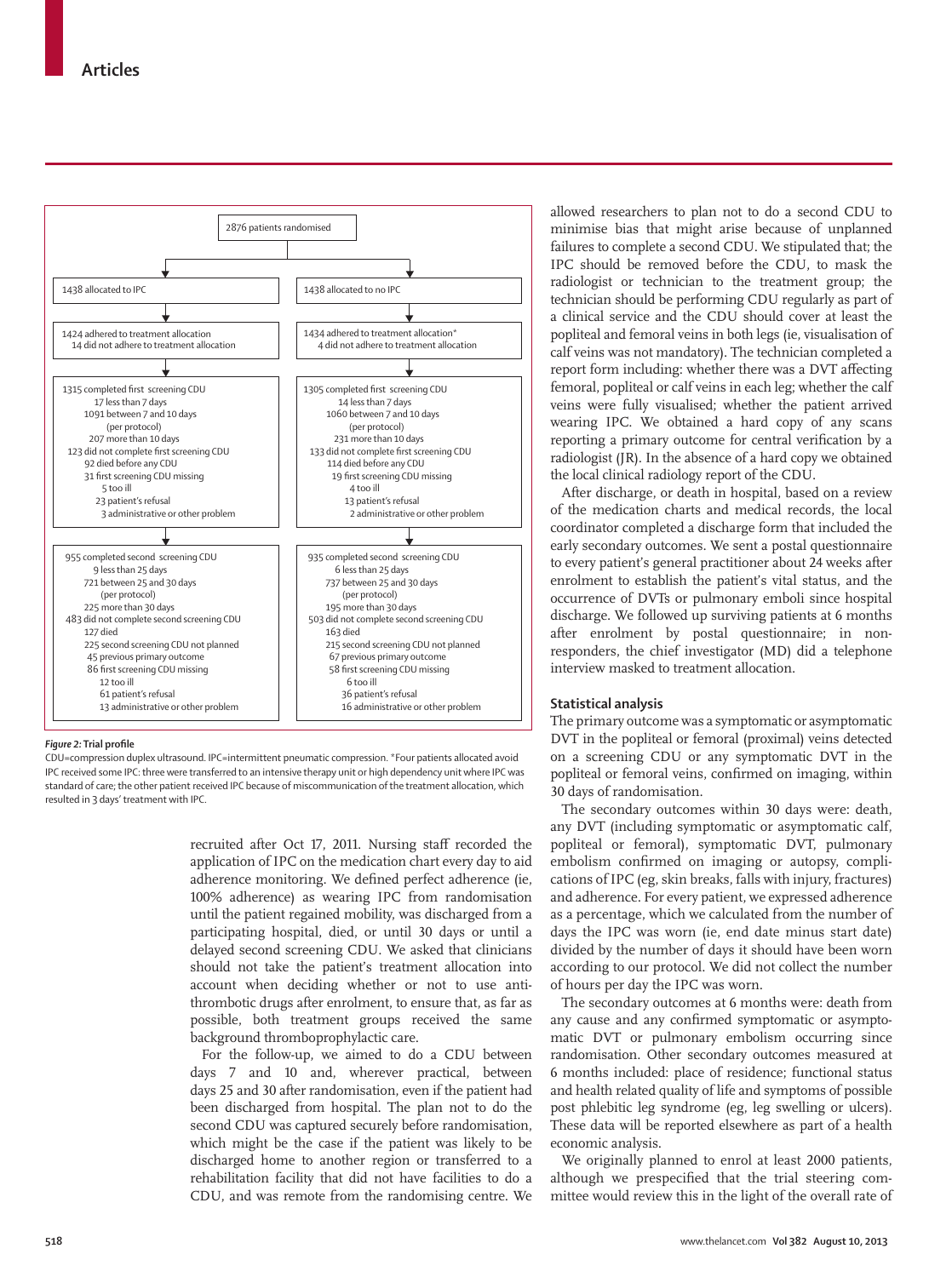the primary outcome in both groups combined. This aimed to give the trial more than 90% power (α 0∙05 [2-sided]) to identify an absolute reduction of risk of our primary outcome of 4% (ie, from 10% to 6%). On Nov 1, 2010, the frequency of the primary outcome in both groups combined among the 581 patients enrolled was 12∙2%. The trial steering committee, without reference to the unblinded data therefore revised the sample size to 2800 to ensure that the trial maintained power to detect a 4% absolute difference in proximal DVT (ie, 14% to 10%). The frequency of the primary outcome later fell gradually but the trial steering committee decided not to reduce the sample size. The trial steering committee remained masked to any analyses split by treatment group throughout the trial.

The trial statistician (CG) prepared analyses of the accumulating data, which the independent data monitoring committee reviewed in strict confidence at least once a year. No explicit stopping rules existed. No other members of the trial team, trial steering committee, or participants had access to these analyses. Before recruitment was completed, and without input from the trial statistician or reference to the unblinded data, the trial steering committee prepared a detailed analysis plan that was then published.15 For the purposes of all primary analyses, we retained participants in the treatment group to which they were originally assigned irrespective of the treatment they actually received. Inevitably, some patients withdrew and were lost to follow-up, and some who did return follow-up questionnaires left items blank. We excluded these patients from the analyses that they had no data for, and we did sensitivity analyses to assess the effect of these exclusions on the overall conclusions. For binary outcomes (eg, occurrence of a primary outcome or not), outcomes are presented as odds ratios (ORs) and 95% CIs, adjusted using logistic regression for the variables in the minimisation algorithm. We calculated absolute reductions in risk from these values. We used Cox proportional hazards modelling to analyse the effect of treatment on survival to 6 months, adjusting for the variables included in our minimisation algorithm.

The prespecified subgroup analyses were: the effect of treatment allocation on the primary outcome subdivided by key baseline variables: delay from stroke onset to random isation (day 0 or 1 *vs* day 2 to 7 and day 0 to 2 *vs* 3–7); weakness of the legs (able to lift both legs or not); stroke severity (with a validated prognostic model);<sup>16</sup> risk of DVT (high *vs* low; based on presence or not of risk factors at baseline);<sup>18</sup> use of heparin, warfarin, or thrombolysis at the time of enrolment; type of stroke (confi rmed haemorrhagic *vs* ischaemic stroke or unknown pathological type of stroke); type of compression sleeves used (Original *vs* Comfort). We did the subgroup analyses by observing the change in loglikelihood when the interaction between the treatment and the subgroup was added into a logistic regression

model. We did the statistical analyses using SAS v 9.2 (SAS Institute Inc, Cary, NC, USA).

The study is registered with http://www.Controlled-Trials.com, number ISRCTN93529999*.*

#### **Role of the funding source**

The funding organisations, including Covidien, had no role in study design, data collection, data analysis, data interpretation, or writing of the report. The corresponding

|                                                                                                         | $IPC( n=1438)$      | No IPC (n=1438)     |
|---------------------------------------------------------------------------------------------------------|---------------------|---------------------|
| Age (years)                                                                                             |                     |                     |
| Median (IQR)*                                                                                           | 76 (67–83)          | 77 (68-84)          |
| Mean age (SD)                                                                                           | 74.2 (12.3)         | 74.9(11.9)          |
| Sex                                                                                                     |                     |                     |
| Male                                                                                                    | 695 (48%)           | 688 (48%)           |
| Final diagnosis at hospital discharge                                                                   |                     |                     |
| Stroke or TIA (definite or probably ischaemic)                                                          | 1211 (84%)          | 1217 (85%)          |
| Confirmed haemorrhagic stroke                                                                           | 187 (13%)           | 189 (13%)           |
| Unknown type                                                                                            | 19 (1%)             | 14 (1%)             |
| Non strokes (included in primary analysis)                                                              | 19 (1%)             | 18 (1%)             |
| Missing (no discharge form)                                                                             | $2(-1%)$            | $\mathbf 0$         |
| Past history and risk factors                                                                           |                     |                     |
| Previous deep vein thrombosis or pulmonary embolism                                                     | 66 (5%)             | 74 (5%)             |
| Diabetes mellitus                                                                                       | 256 (18%)           | 247 (17%)           |
| Peripheral vascular disease                                                                             | 24 (2%)             | 31(2%)              |
| Overweight                                                                                              | 417 (29%)           | 457 (32%)           |
| Current cigarette smoker                                                                                | 250 (17%)           | 228 (16%)           |
| Independent in daily activities before stroke*                                                          | 1301 (90%)          | 1295 (90%)          |
| Lives alone before stroke*                                                                              | 500 (35%)           | 503 (35%)           |
| Indicators of stroke severity                                                                           |                     |                     |
| Able to lift both arms off bed*                                                                         | 499 (35%)           | 502 (35%)           |
| Able to talk and orientated in time, place, and person*                                                 | 886 (62%)           | 845 (59%)           |
| Able to lift both legs off bed†                                                                         | 494 (34%)           | 493 (34%)           |
| Able to walk without help*                                                                              | $\mathbf{0}$        | $\mathbf 0$         |
| Stroke severity-probability of being alive and<br>independent in daily activities=0-0-15) <sup>+</sup>  | 898 (62%)           | 892 (62%)           |
| Stroke severity-median (IQR) probability of being alive<br>and independent in daily activities          | $0.09(0.02 - 0.31)$ | $0.09(0.01 - 0.31)$ |
| On warfarin at recruitment                                                                              | 25(2%)              | 29 (2%)             |
| On heparin at recruitment                                                                               | 86 (6%)             | 78 (5%)             |
| Taken aspirin, dipyridamole, or clopidogrel in past 24 h<br>at recruitment                              | 970 (67%)           | 971 (68%)           |
| Received thrombolysis since admission                                                                   | 249 (17%)           | 255 (18%)           |
| On heparin or warfarin at recruitment or received<br>thrombolysis since admission†                      | 347 (24%)           | 352 (24%)           |
| Delay                                                                                                   |                     |                     |
| Delay since stroke onset to randomisation=0-1 days†                                                     | 624 (43%)           | 620 (43%)           |
| Delay since stroke onset to randomisation=2 dayst                                                       | 478 (33%)           | 457 (32%)           |
| Delay since stroke onset to randomisation ≥3 days†                                                      | 336 (23%)           | 361 (25%)           |
| Compression duplex ultrasound at 25-30 days deemed<br>unlikely to be practical at time of randomisation | 225 (16%)           | 215 (15%)           |

Data are number of patients (%) unless otherwise stated. IPC=intermittent pneumatic compression. TIA=transient ischaemic attack. \*Factors included in model to predict probability of being alive and independent at 6 months.<sup>16</sup> †Variables included in minimisation.

*Table 1:·***Baseline characteristics of patients enrolled into the CLOTS 3 trial (N=2876)**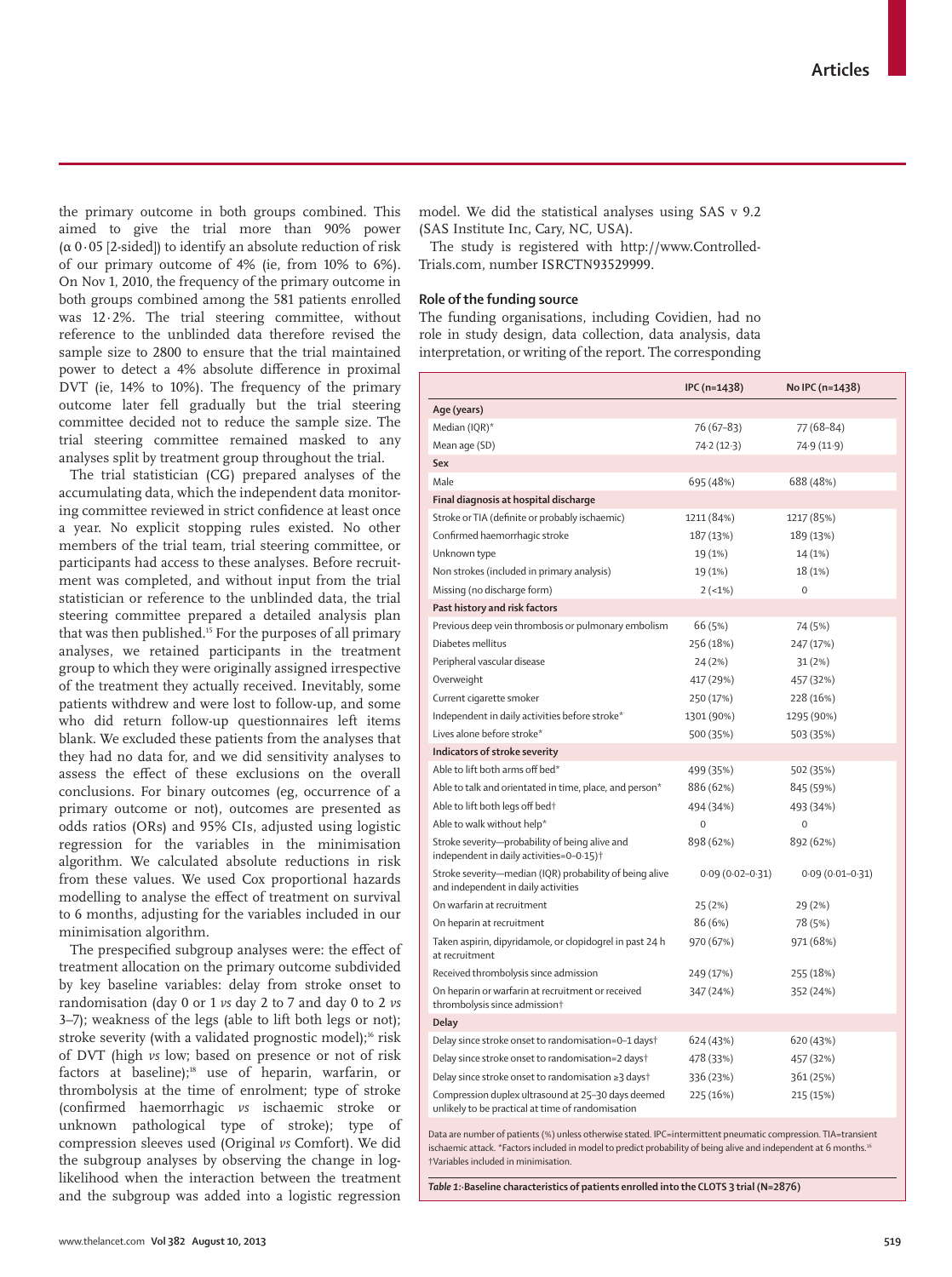|                                                                            | <b>IPC</b> group | No IPC group |  |  |  |
|----------------------------------------------------------------------------|------------------|--------------|--|--|--|
| 30-day clinical outcomes and background treatment                          |                  |              |  |  |  |
| Discharge form received (after hospital discharge or death)                | 1436 (99.9%)     | 1438 (100%)  |  |  |  |
| Vital status at 30 days known                                              | 1432             | 1431         |  |  |  |
| Post-randomisation prophylactic dose heparin/LMWH prescribed               | 248 (17%)        | 240 (17%)    |  |  |  |
| Post-randomisation treatment dose heparin/LMWH prescribed                  | 182 (13%)        | 219 (15%)    |  |  |  |
| Graduated compression stockings worn                                       | 118 (8%)         | 42 (3%)      |  |  |  |
| Thigh-length stockings only                                                | 90(6%)           | 22(2%)       |  |  |  |
| Below-knee graduated compression stockings worn only                       | 17(1%)           | 19 (1%)      |  |  |  |
| Both long and short worn                                                   | $10 (-1%)$       | $1(-1%)$     |  |  |  |
| Unknown length                                                             | $1(-1%)$         | $\Omega$     |  |  |  |
| 6-month clinical outcomes                                                  |                  |              |  |  |  |
| Patient or proxy withdrew consent before 6 months                          | $13 (-1%)$       | $7(-1%)$     |  |  |  |
| Missing 6 month follow-up                                                  | $10 (-1%)$       | $13 (-1%)$   |  |  |  |
| No follow-up form because patient dead                                     | 330 (23%)        | 367 (26%)    |  |  |  |
| Follow-up form received                                                    | 1098 (76%)       | 1058 (74%)   |  |  |  |
| IPC=intermittent pneumatic compression. LMWH=low-molecular-weight heparin. |                  |              |  |  |  |

*Table 2:* **Patients' clinical outcomes** 

author had full access to all the data in the study and had final responsibility for the decision to submit for publication.

#### **Results**

Between Dec 8, 2008, and Sept 6, 2012, 2876 patients were enrolled in 94 centres in the UK and an additional 11 centres took responsibility for delivering the allocated treatment and follow-up for patients who were transferred from the randomising hospital (appendix). Of the 2876 patients enrolled, 1438 were randomly assigned to receive IPC and 1438 to receive no IPC (figure 2). The patients' baseline characteristics were well balanced between treatment groups (table 1). Use of prophylactic dose heparin or low molecular weight (LMWH) after randomisation was very similar between treatment groups (table 2). There was a small excess of the use of graduated compression stockings in the IPC group, perhaps because manufacturers have previously recommended using IPC and graduated compression stockings in combination.

The mean duration of IPC use was 12∙5 days (SD 10∙9) and the median duration was 9 days (IQR 3–22). Perfect adherence was achieved in 445 (31%) of 1438 patients in the IPC group. The mean adherence was 59∙2% (SD 10∙9) and the median adherence was 65∙4% (IQR 20–100).

Table 3 shows patients' outcomes with respect to our primary and secondary outcomes within 30 days of enrolment. The primary outcome occurred in  $122 (8.5%)$ of 1438 patients allocated to IPC and in 174 (12·1%) of 1438 patients allocated to no IPC (table 3; OR 0·65 (95% CI 0·51–0·84; p=0∙001 after adjustment for baseline variables). The absolute reduction risk (ARR) was 3∙6% (95% CI 1∙4–5∙8%). 156 (5%) of 2876 patients attended their first or second CDU wearing IPC sleeves, which meant that the technician could not be masked for their assessment. Our primary outcome was confirmed in 276 (93%) of the 296 patients by central review of the images (reviewed by JR) and in the remaining 20 (7%) patients by the local clinical report. To allow for any observer bias in detecting symptomatic DVTs not detected on routine screening CDU, we repeated the primary analysis excluding those primary outcomes where a DVT was suspected before the CDU (n=22). The estimates of effect were unchanged (data not shown).

We noted significant reductions in the outcome of any DVT(symptomatic or asymptomatic involving proximal or calf veins) and symptomatic DVT (including proximal or calf; table 3). Not all patients had their calf veins visualised fully, so in patients with a first CDU, we are unable to exclude an isolated calf DVT in 615 (47%) of 1315 patients in the IPC group and in 596 (46%) of 1305 patients in the no-IPC group. In those with a second CDU, we are unable to exclude an isolated calf DVT in 453 (47%) of 955 patients in the IPC group and in 458 (49%) of 938 patients in the non-IPC group.

Patients allocated to IPC had significantly more skin breaks than did patients allocated to no IPC but the risk of falls with injury or fractures within 30 days did not differ between groups (table 3). Few of the skins breaks or falls with injury were attributed by the local researchers to the IPC. Most adverse events either occurred when IPC had been removed, or skin breaks affected the heels (which are not covered by the IPC sleeves) so were unlikely to be due to the IPC. However, the reporting of secondary outcomes in hospital and adverse effects was based on case-note review and was not masked to treatment allocation. These data for adverse events are therefore prone to ascertainment bias.

We noted non-significantly fewer deaths from all causes within 30 days for those allocated IPC (table 3). The Cox model adjusted for the factors included in our minimisation algorithm showed a reduced probability of death for death up to 6 months after randomisation in those allocated IPC (figure 3).

We noted no evidence of an excess of venous thromboembolism events in the post treatment period to indicate that IPC simply deferred venous thromboembolism events (table 4). In our prespecified subgroup analyses, we noted no significant interactions in our subgroups with the effect of treatment on the primary outcome (figure 4).

# **Discussion**

The CLOTS 3 trial has shown that IPC (delivering sequential circumferential compression via thigh-length sleeves at a frequency determined by the venous refill time) applied to immobile stroke patients, is safe, and reduces the risk of proximal DVT (our primary outcome), symptomatic DVTs (proximal or calf) and all DVTs (symptomatic or asymptomatic, proximal or calf). The reduction in symptomatic proximal DVTs was not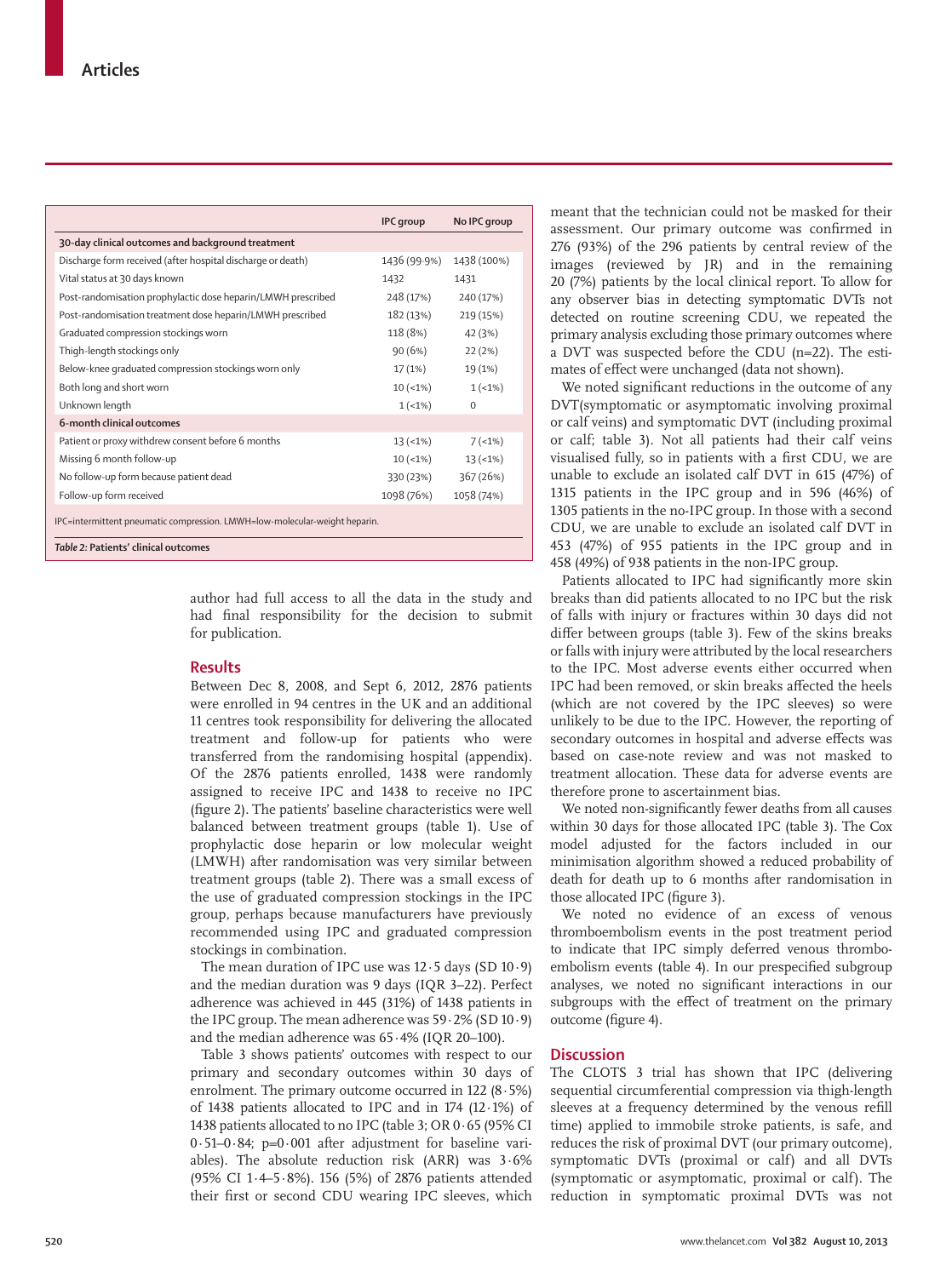|                                                                                           | <b>IPC</b><br>$(n=1438)$ | <b>No IPC</b><br>$(n=1438)$          | Absolute risk<br>difference (95% CI) | Risk ratio (95% CI)*          | Odds ratio (95% CI) p value   |          |
|-------------------------------------------------------------------------------------------|--------------------------|--------------------------------------|--------------------------------------|-------------------------------|-------------------------------|----------|
| <b>Primary outcome</b>                                                                    |                          |                                      |                                      |                               |                               |          |
| Primary outcome (proximal DVT)                                                            | 122(8.5%)                | 174 (12.1%)                          | $-3.6$ ( $-5.8$ to $-1.4$ )          |                               |                               |          |
| Alive and free of primary outcome                                                         | 1145 (79.6%)             | 1071 (74.5%)                         |                                      |                               |                               |          |
| Died before any primary outcome                                                           | 147 (10.2%)              | 176 (12.2%)                          |                                      |                               |                               |          |
| Missing                                                                                   | 24(1.7%)                 | $17(1.2\%)$                          |                                      |                               |                               |          |
| Unadjusted (dead and missing patients excluded)                                           | 122/1267 (9.6%)          | 174/1245 (14.0%) -4.3 (-6.9 to -1.8) |                                      | $0.69$ (0.55 to $0.86$ )      | $0.66$ (0.51 to $0.84$ )      | 0.001    |
| Primary analysis-adjusted (dead and missing patients excluded)                            |                          |                                      |                                      | $0.68$ (0.54 to $0.85$ )      | 0.65 (0.51 to 0.84)           | 0.001    |
| Unadjusted (dead patients included with DVT and missing<br>patients included with no DVT) | 269/1438 (18.7%)         | 350/1438 (24.3%) -5.6 (-8.6 to -2.6) |                                      | 0.77 (0.67 to 0.89)           | 0.71 (0.59 to 0.85)           | 0.00023  |
| Adjusted (dead patients included with DVT and missing patients<br>included with no DVT)   |                          |                                      |                                      | $0.75(0.64 \text{ to } 0.88)$ | 0.71 (0.60 to 0.86)           | 0.00021  |
| Secondary outcomes by 30 days or later second compression duplex ultrasound               |                          |                                      |                                      |                               |                               |          |
| Dead by 30 days                                                                           | 156 (10.8%)              | 189 (13.1%)                          | $-2.3$ ( $-4.7$ to 0.1)              | $0.82$ (0.66 to 1.01)         | $0.80(0.63 \text{ to } 1.01)$ | 0.057    |
| Symptomatic proximal DVT                                                                  | 39(2.7%)                 | 49 (3.4%)                            | $-0.7$ ( $-2.0$ to $0.6$ )           | 0.79 (0.52 to 1.20)           | 0.79 (0.51 to 1.21)           | 0.269    |
| Asymptomatic proximal DVT                                                                 | 83(5.8%)                 | 125 (8.7%)                           | $-2.9$ ( $-4.8$ to $-1.0$ )          | $0.66$ (0.50 to 0.87)         | $0.65(0.48 \text{ to } 0.86)$ | 0.003    |
| Symptomatic DVT (proximal or calf)                                                        | 66 (4.6%)                | 90(6.3%)                             | $-1.7$ ( $-3.3$ to $-0.0$ )          | 0.73 (0.53 to 0.99)           | 0.72 (0.52 to 0.99)           | 0.045    |
| Any DVT (symptomatic or asymptomatic, proximal or calf)                                   | 233 (16.2%)              | 304 (21.1%)                          | $-4.9$ ( $-7.8$ to $-2.1$ )          | 0.76 (0.64 to 0.89)           | 0.72 (0.60 to 0.87)           | 0.001    |
| All confirmed pulmonary embolism (imaging or autopsy)                                     | $29(2.0\%)$              | 35(2.4%)                             | $-0.4$ ( $-1.5$ to $0.7$ )           | $0.83(0.51$ to $1.35)$        | $0.83$ (0.50 to 1.36)         | 0.453    |
| Any DVT or confirmed pulmonary embolism                                                   | 248 (17.2%)              | 325 (22.6%)                          | $-5.4 (-8.3 \text{ to } -2.4)$       | 0.75 (0.64 to 0.88)           | 0.72 (0.59 to 0.86)           | 0.00035  |
| Any DVT or death                                                                          | 377 (26.2%)              | 472 (32.8%)                          | $-6.6$ ( $-9.9$ to $-3.3$ )          | 0.78 (0.68 to 0.88)           | 0.72 (0.61 to 0.85)           | < 0.0001 |
| Any DVT, pulmonary embolism, or death                                                     | 391 (27.2%)              | 491 (34.1%)                          | $-7.0$ ( $-10.3$ to $-3.6$ )         | 0.78 (0.68 to 0.88)           | 0.72 (0.61 to 0.84)           | < 0.0001 |
| Potential adverse effects of IPC                                                          |                          |                                      |                                      |                               |                               |          |
| Skin breaks                                                                               | 44 (3.1%)                | $20(1.4\%)$                          | $1.7(0.6 \text{ to } 2.7)$           | 2.15 (1.30 to 3.50)           | 2.23 (1.31 to 3.81)           | 0.002    |
| Skin breaks attributed to IPC                                                             | $10(0.7\%)$              | $0(0.0\%)$                           | $0.7(0.3 \text{ to } 1.1)$           |                               |                               |          |
| Lower limb ischaemia or amputation                                                        | 0(0.0)                   | $2(0.1\%)$                           | $-0.1$ ( $-0.3$ to $0.1$ )           |                               |                               |          |
| Falls with injury in 30 days                                                              | 33(2.3%)                 | 24 (1.7%)                            | $0.6$ ( $-0.4$ to $1.6$ )            | 1.38 (0.82 to 2.29)           | 1.39 (0.82 to 2.37)           | 0.221    |
| Falls with injury in 30 days attributed to IPC                                            | $1(0.1\%)$               | 0(0.0)                               | $0.1 (-0.1 to 0.2)$                  |                               |                               |          |
| Fractures within 30 days                                                                  | 4(0.3%)                  | $4(0.3\%)$                           | $0.0$ (-0.4 to 0.4)                  |                               |                               |          |

All odds ratios and risk ratios are adjusted for the variables included in the minimisation algorithm, as specified in the statistical analysis plan, unless otherwise stated. IPC=intermittent pneumatic compression DVT=deep vein thrombosis.\*Risk ratios were not prespecified in our statistical analysis plan but are presented to enhance interpretation of results

*Table 3:* **Primary and secondary outcomes within 30 days of randomisation**

significant. Although we noted a significant excess of skin breaks and a non-significant excess of falls with injury, the absolute risks were low and most adverse events were not attributed to the IPC. Reassuringly, there was a potentially important improvement in survival.

The CLOTS 3 trial included about the same number of patients as had been included in all previous randomised trials combined in medical and surgical patients of IPC identified by systematic reviews (panel).<sup>8,12,13</sup> The CLOTS 3 trial focused on prevention and identification of proximal DVTs, which are detected more reliably with CDU, and are considered clinically more important than DVTs restricted to the calf. Calf DVT's are the most frequent component of the cluster of venous thromboembolism events used in previous trials of venous thromboembolism prophylaxis,<sup>8,19</sup> yet their detection with CDU is technically challenging and results are inconsistent. The patients in CLOTS 3 were enrolled by many hospitals in the UK, and had baseline characteristics that were similar to the 47% of unselected patients with acute stroke admitted to Scottish hospitals



*Figure 3:* **Cumulative hazard of death during the 6 months after randomisation in the two treatment groups**  IPC=intermittent pneumatic compression. Note that two patients in the IPC arm withdrew very early, did not have a date of withdrawal or death and are therefore not included in the baseline number at risk.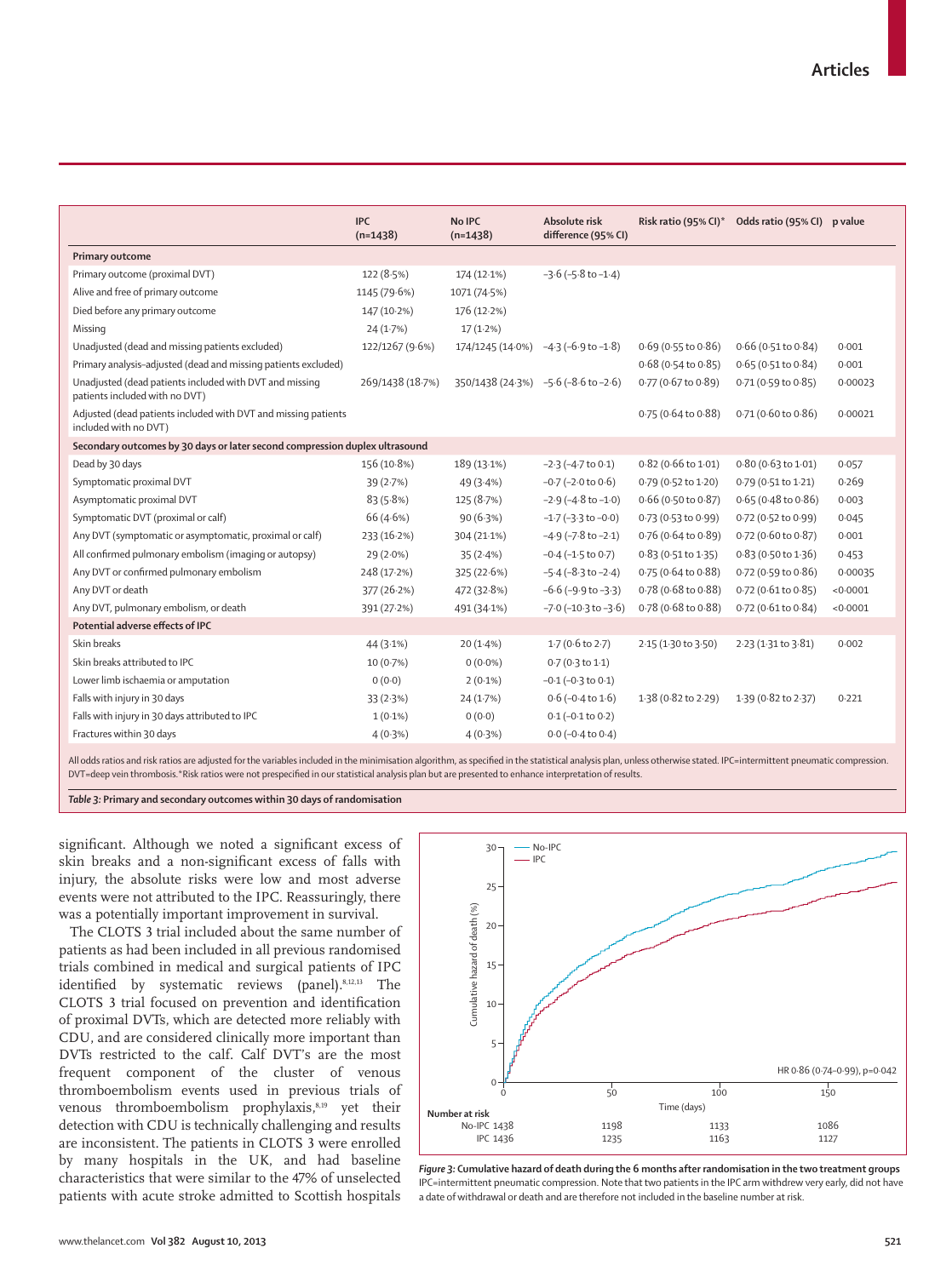|                       | $IPC(n=1438)$ | No IPC $(n=1438)$ | Absolute risk<br>difference (95% CI) | Risk ratio (95% CI)*          | Odds ratio (95% CI)           | p value  |
|-----------------------|---------------|-------------------|--------------------------------------|-------------------------------|-------------------------------|----------|
| Dead by 6 months      | 320 (22.3%)   | 361(25.1%)        | $-2.9$ ( $-6.0$ to 0.3)              | $0.87(0.75 \text{ to } 1.00)$ | $0.85(0.70 \text{ to } 1.01)$ | 0.059    |
| Any DVT               | 240 (16.7%)   | 312(21.7%)        | $-5.0$ ( $-7.9$ to $-2.1$ )          | $0.76$ (0.64 to 0.89)         | $0.72$ (0.60 to 0.87)         | 0.001    |
| Any symptomatic DVT   | 77(5.4%)      | $101(7.0\%)$      | $-1.7$ ( $-3.4$ to 0.1)              | $0.76$ (0.56 to 1.01)         | 0.75 (0.55 to 1.02)           | 0.061    |
| Any confirmed PE      | 42(2.9%)      | 49(3.4%)          | $-0.5$ ( $-1.8$ to $0.8$ )           | $0.86$ (0.57 to 1.29)         | $0.86$ (0.56 to 1.30)         | 0.463    |
| Any death, DVT, or PE | 526 (36.6%)   | 626 (43.5%)       | $-7.0$ ( $-10.5$ to $-3.4$ )         | $0.83(0.75 \text{ to } 0.92)$ | $0.74$ (0.63 to 0.86)         | < 0.0001 |

Odds ratios and risk ratios are adjusted for factors included in our minimisation algorithm, as specified in the statistical analysis plan. IPC=intermittent pneumatic compression. DVT=deep vein thrombosis. PE=pulmonary embolism. \*Risk ratios were not prespecified in our statistical analysis plan but are presented to enhance interpretation of results.

Table 4: All deaths and venous thromboembolic events (including those in first 30 days) during the 6-month follow-up

|                                      | IPC $n/N$ (%)    | No IPC $n/N$ (%) |              | OR (95% CI)         | p value |
|--------------------------------------|------------------|------------------|--------------|---------------------|---------|
| Delay: onset to randomisation        |                  |                  |              |                     |         |
| $0-1$ day                            | 52/550 (9.5%)    | 70/536 (13-1%)   |              | $0.71(0.48 - 1.04)$ |         |
| $\geq$ 2 days                        | 70/717 (9.8%)    | 104/709 (14.7%)  |              | $0.61(0.44 - 0.85)$ | 0.572   |
| Delay: onset to randomisation        |                  |                  |              |                     |         |
| 0-2 days                             | 94/967 (9.7%)    | 129/926 (13.9%)  |              | $0.67(0.51 - 0.89)$ |         |
| $\geq$ 3 days                        | 28/300 (9.3%)    | 45/319 (14-1%)   |              | $0.61(0.37 - 1.01)$ | 0.758   |
| Heparin, warfarin, or alteplase used |                  |                  |              |                     |         |
| Yes                                  | 38/306 (12-4%)   | 54/313 (17.3%)   |              | $0.68(0.43 - 1.06)$ |         |
| No                                   | 84/958 (8.8%)    | 120/932 (12.9%)  |              | $0.65(0.48 - 0.87)$ | 0.897   |
| Can lift both legs off bed           |                  |                  |              |                     |         |
| Yes                                  | 84/807 (10.4%)   | 131/792 (16.5%)  |              | $0.84(0.53 - 1.34)$ |         |
| No                                   | 38/460 (8.3%)    | 43/453 (9.5%)    |              | $0.58(0.43 - 0.78)$ | 0.164   |
| Probability of favourable outcome    |                  |                  |              |                     |         |
| $0 - 0.15$                           | 82/765 (10.7%)   | 117/730 (16.0%)  |              | $0.64(0.47 - 0.86)$ |         |
| $0.16 - 1.0$                         | 40/502 (8.0%)    | 57/515 (11.1%)   |              | $0.69(0.45 - 1.05)$ | 0.793   |
| High risk of DVT                     |                  |                  |              |                     |         |
| Yes                                  | 104/981 (10.6%)  | 153/946 (16.2%)  |              | $0.61(0.47 - 0.80)$ |         |
| <b>No</b>                            | 18/286 (6.3%)    | 21/299 (7.0%)    |              | $0.87(0.45 - 1.67)$ | 0.294   |
| Stroke due to haemorrhage            |                  |                  |              |                     |         |
| Yes                                  | 11/163 (6.7%)    | 27/159 (17.0%)   |              | $0.36(0.17 - 0.75)$ |         |
| No                                   | 111/1104 (10.1%) | 147/1086 (13.5%) |              | $0.72(0.55 - 0.93)$ | 0.057   |
| <b>Type of sleeves</b>               |                  |                  |              |                     |         |
| Original                             | 70/735 (9.5%)    | 95/727 (13.1%)   |              | $0.70(0.51 - 0.98)$ |         |
| Comfort                              | 52/532 (9.8%)    | 79/518 (15.3%)   |              | $0.60(0.41 - 0.87)$ | 0.510   |
| All                                  | 122/1267 (9.6%)  | 174/1245 (14.0%) |              | $0.65(0.51 - 0.84)$ | 0.001   |
|                                      |                  | 0.1              | $\mathbf{1}$ | 10                  |         |
|                                      |                  |                  | Favours IPC  | Favours no IPC      |         |

Figure 4: Frequency of the primary outcome by allocated treatment in the prespecified subgroups

The graph show the point estimates of the OR (adjusted for baseline factors) for every subgroup as a square (whose size is proportional to the amount of information) and the horizontal lines depict the 95% CIs. The open diamond indicates the adjusted ORs with 95% CIs for all patients enrolled. The vertical line, at the OR of unity corresponds to the line of no effect. OR values of less than unity correspond to a reduction in the primary outcome with IPC. p values are for the interaction between the treatment effect and the subgroup. Patients who died without previous DVT (n=323) and those without either CDU (n=41) are excluded from the denominators, which are therefore different to the total number allocated to each treatment group. IPC=intermittent pneumatic compression. DVT=deep vein thrombosis. CDU=compression duplex ultrasound. OR=odds ratio.

who were initially immobile (unpublished data from the Scottish Stroke Care Audit).<sup>20</sup> This suggests that our results have external validity and would apply to about half of all patients who had had a stroke admitted to hospital. Our prespecified decision to increase our sample size to take account of the overall primary event rate ensured that the trial had adequate power (>90%) to detect a 4% absolute difference in risk of proximal DVT. Central randomisation, mainly masked assessment of our primary outcome, low losses to follow-up and intention-to-treat analysis have minimised bias.

The trial has some limitations: moderate adherence to IPC; imperfect masking of the technicians (because of some patients attending the CDU wearing the IPC, which could bias detection of our primary outcome); no masking of caregivers (which might bias their use of background treatment and assessment of some of the secondary outcomes); no masking of patients; some scheduled CDUs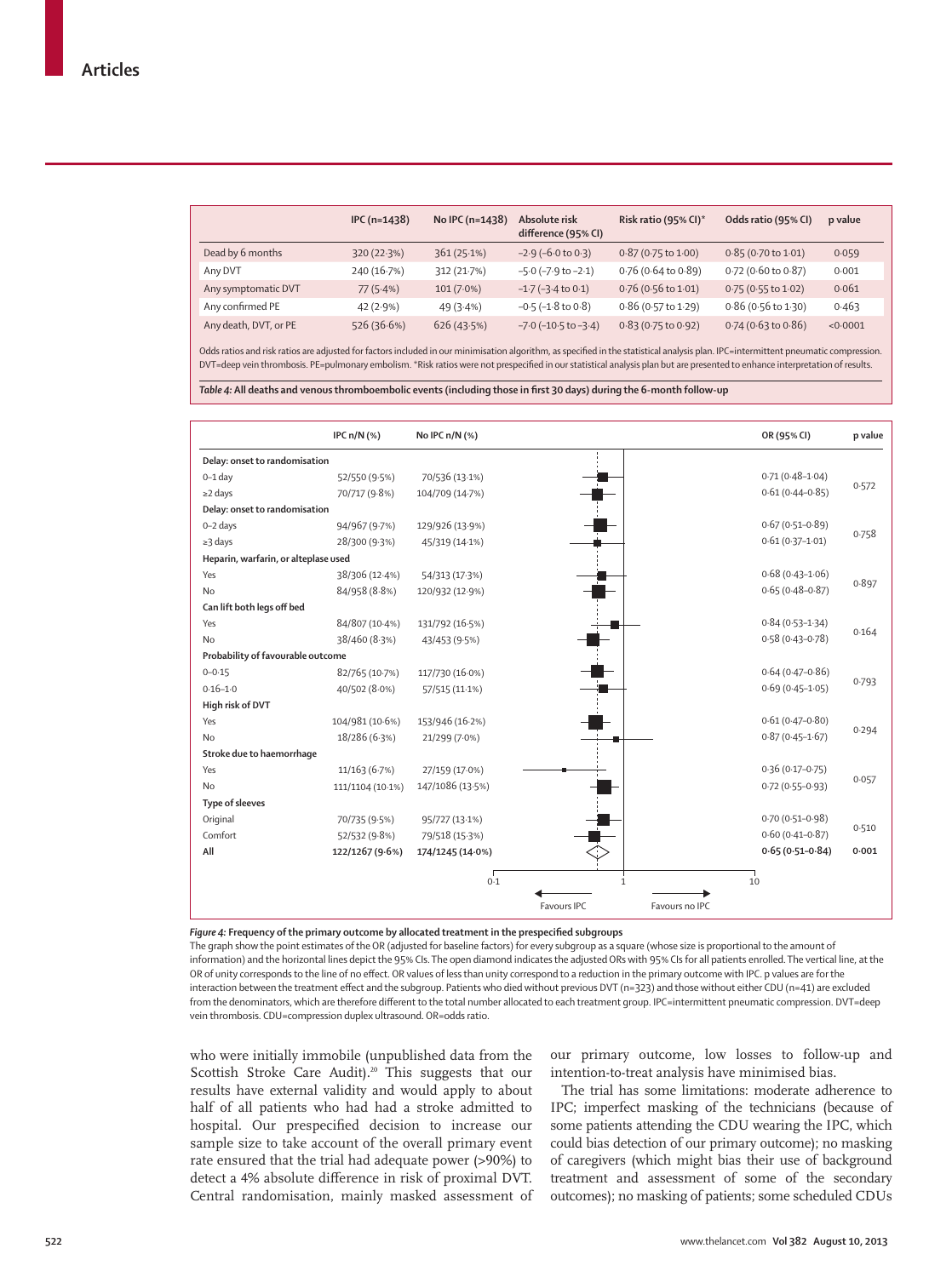did not include the calf veins and some were missing; and, we did not systematically screen for pulmonary emboli. All of these might mean we have underestimated the frequency of venous thromboembolism. Furthermore, because we systematically screened for them, many patients found to have asymptomatic DVT were then treated with anticoagulants to lessen the risk of symptomatic events (DVTs, pulmonary emboli, and deaths) occurring. This might bias the estimate of the effect of IPC. Other potential limitations included: lack of central verification of negative scans, use of selective source data verification and imbalance in the background use of graduated compression stockings but we deem these are unlikely to have introduced bias or altered the external validity of the results.

The search strategy used in the Cochrane review of physical methods for preventing deep vein thrombosis in stroke was updated in March 2013.13 Only the two small randomised trials included in the original review were identified. When the results of CLOTS 3 are incorporated the estimates of treatment effects are an OR of 0∙66 (95% CI 0∙52–0∙84) for proximal DVT, an OR of 0∙71 (0∙59–0∙85) for any DVT and an OR of 0∙81 (0∙65–1∙01) for deaths by the end of the treatment period. The two other trials did not report any symptomatic DVTs or pulmonary emboli.

The reduction in DVT observed in CLOTS 3 is likely to be due to the reduced venous stasis and possibly the effects on intrinsic fibrinolysis observed with IPC.<sup>11</sup> The improved survival to 6 months observed in those allocated IPC is potentially of clinical significance. However, the effect on survival was not expected, and the CLOTS 3 trial had less than 50% power to detect such an effect; a trial with about 8500 patients would be required to provide 90% power to detect the observed reduction in all-cause mortality. Unfortunately, the autopsy rate was very low, so we were unable reliably to assign a cause to most deaths, especially given the difficulty of distinguishing pulmonary embolism from other cardio-respiratory problems in patients who have had a stroke.<sup>21</sup> Selection bias and ascertainment biases are unlikely explanations for our findings since prognostic factors were balanced at baseline and losses to follow-up were extremely low. Therefore, taken with the pattern of benefits across all the secondary outcomes, it seems plausible that the difference in survival might be real and attributable, at least in part, to IPC. The most likely mechanism is a reduction in undiagnosed pulmonary embolism that contributed to death.

Previous meta-analyses of trials of heparins/LMWH in medical patients, including those with stroke  $(n=36 122$  patients) have shown significant reductions in pulmonary emboli (three in 1000, 95% CI 1–3), but only non-significant reduction in deaths (six in 1000, 0–11), perhaps partly because any reduction in major venous thromboembolism was offset by a significant increase in major bleeds (four in 1000, 1-7).<sup>8,9</sup> By contrast, IPC was not associated with an excess of any major adverse effects that might offset the benefits. The observed effect of IPC on survival in CLOTS 3 is also reassuring about its safety in this high-risk vulnerable population.

CLOTS 3 provides clear evidence that IPC is effective in reducing the risk of both proximal, symptomatic and "any DVT" in immobile patients who have had a stroke. Our subgroup analyses suggest that the effect is similar across a broad range of patients. Importantly, IPC seems to be as effective in patients with haemorrhagic stroke (figure 4). Moreover, we have shown that IPC is moderately well tolerated and might even improve survival after stroke. IPC seems also likely to be effective in other medical groups of patients at high risk of DVT.

#### *Panel:* **Research in context**

#### **Systematic review**

In stroke, results from large randomised trials had shown that prophylactic heparin/low molecular weight heparin (LMWH) had no net benefit and that graduated compression stockings did not reduce the risk of DVT. The CLOTS 3 trial aimed to establish whether intermittent pneumatic compression (IPC) reduced the risk of deep vein thrombosis (DVT) in patients admitted to hospital after an acute stroke who were initially immobile. Before starting the trial, we searched for other trials that had addressed this question in stroke patients. We updated this search in March, 2013. We searched the Cochrane Stroke Group Trials Register, the Cochrane Central Register of Controlled Trials (CENTRAL), Medline (1966 to March 2013), Embase (1980 to March, 2013), CINAHL (1982 to March, 2013) and The British Nursing Index (1985 to March, 2013) using the search terms listed in the appendix. We screened reference lists of all relevant papers, searched ongoing trials registers (March, 2013), and contacted experts in the field. We included unconfounded randomised controlled trials comparing IPC for reducing the risk of DVT with control and in which prophylaxis was started within 7 days of the onset of stroke.

We identified two small trials of IPC, one including 151 patients with haemorrhagic stroke and the other 26 patients with unspecified stroke. When the results of CLOTS 3 are meta-analysed with the results of the two other trials, the estimates of treatment effects are an OR of 0·66 (95% CI 0·52–0·84) for proximal DVT, an OR of 0·71 (0·59–0·85) for any DVT, and an OR of 0·81 (0·65–1·01) for deaths by the end of the treatment period. The two other trials did not report any symptomatic DVTs or pulmonary emboli.

The overall rate of proximal DVT in the CLOTS 3 trial was 10·3% (296 of 2876 patients), almost identical to that reported in CLOTS 1<sup>3</sup> (thigh-length graduated compression stockings *vs* none; 10·3% [259 of 2518 patients]), but higher than that in CLOTS 24 (thigh-length graduated compression stockings *vs* below-knee; 7·6% [236 of 3114 patients]). The death rates at 30 days were 12 $\cdot$ 0% (345 of 2876 patients) in CLOTS 3, 9.2% (232 of 2518 patients) in CLOTS 2,<sup>4</sup> and 11.4% (356 of 3114 patients) in CLOTS 1.3 In CLOTS 3, 62·2% (1790 of 2876) of patients enrolled had a probability of a good outcome of 0-0·15 (ie, severe stroke; table 1), while the equivalent figures were 53·4% (1344 of 2518) in CLOTS 1<sup>3</sup> and 54·3% (1690 of 3114) in CLOTS 2.<sup>4</sup> In all three trials, early screening CDU was performed in about 91% of enrolled patients, whilst in CLOTS 3 the second CDU was done in 65·7% (1890 of 2876) compared with only 57·8% (1456 of 2518) in CLOTS  $1^3$  and 41 $\cdot$ 2% (1282 of 3114) in CLOTS 2. $4$  Since patients in CLOTS 3 had more severe strokes, and were more intensively screened for DVT, one would have expected higher DVT and death rate-however this may in part have been offset by 50% of the patients in CLOTS 3 receiving effective prophylaxis for venous thromboembolism with IPC.

#### **Interpretation**

The CLOTS 3 data provide robust evidence for the effectiveness of IPC in the prevention of DVT and it possibly improves survival in patients who are initially immobile (ie, cannot walk to the toilet without the help of another person) after being hospitalised with acute stroke.